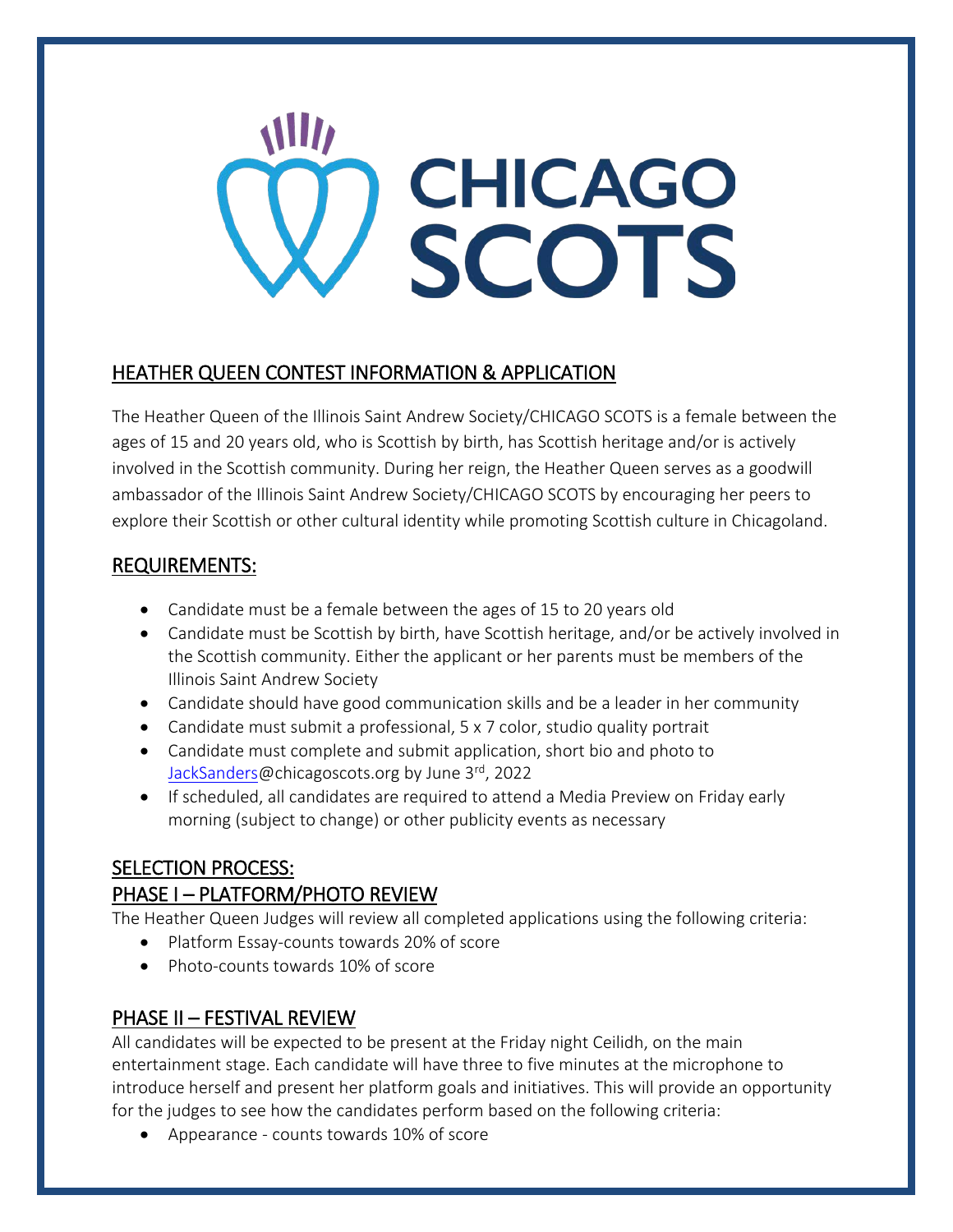- Poise counts towards 10% of score
- Self Confidence counts towards 10% of score
- Communication Skills counts towards 10% of score
- Platform Discussion counts toward 20% of score
- Public Presentation counts towards 10% of score

The final decision and crowing of the Heather Queen and her Court will be made and announced during the Friday night Ceilidh. At that point, the Heather Queen and her Court will be provided with appropriate regalia and sashes to reign over the Festival.

### DUTIES AND RESPONSIBILITIES:

- The Heather Queen and her Court must participate in the Opening & Closing Ceremonies at the Highland Games on Saturday. At the festival they will be called upon for additional duties (on rotational basis) such as award presentations, raffle drawings, etc.
- As goodwill ambassador of Illinois Saint Andrew Society/CHICAGO SCOTS, the Heather Queen and her Court must be mindful of the stature of the organization in the community and conduct themselves in an appropriate manner at all times. Candidates are asked to wear weather appropriate attire (i.e., sundress) at the festival
- The Heather Queen MUST BE available to attending Illinois Saint Andrew Society/CHICAGO SCOTS events such as:
	- o Scottish Home Picnic (August  $6<sup>th</sup>$  2022)
	- o Kilted Classic (October 2022)
	- o Feast of the Haggis (November 2022)
	- o Holiday Party (December 2022)
	- o Robert Burns Supper (January 2023)
	- o Scottish Festival & Highland Games (June 2023)

#### And be encouraged to attend additional events as scheduled allows such as:

o Tartan Week Activities (April 2023), and other promotional and non-Society events where her presence may be requested and required

NOTE: Attendance at events is a requirement of the position as an ambassador for the organization and by applying you agree to the terms should you be chosen. Please reconsider application if you do not feel like you can make these commitments

- Heather Queen will be asked to summarize the accomplishments of her reign, before crowning the new Heather Queen. Please maintain the sash and crown during reign as Heather Queen so it can be passed along in good condition
- The Heather Queen will receive a \$250.00 stipend to be used toward wardrobe allowance and travel expenses along with one complimentary admission to all Society events for a guest to join you. The Heather Queen and Court will each receive 3 Patron weekend passes to attend and enjoy the festival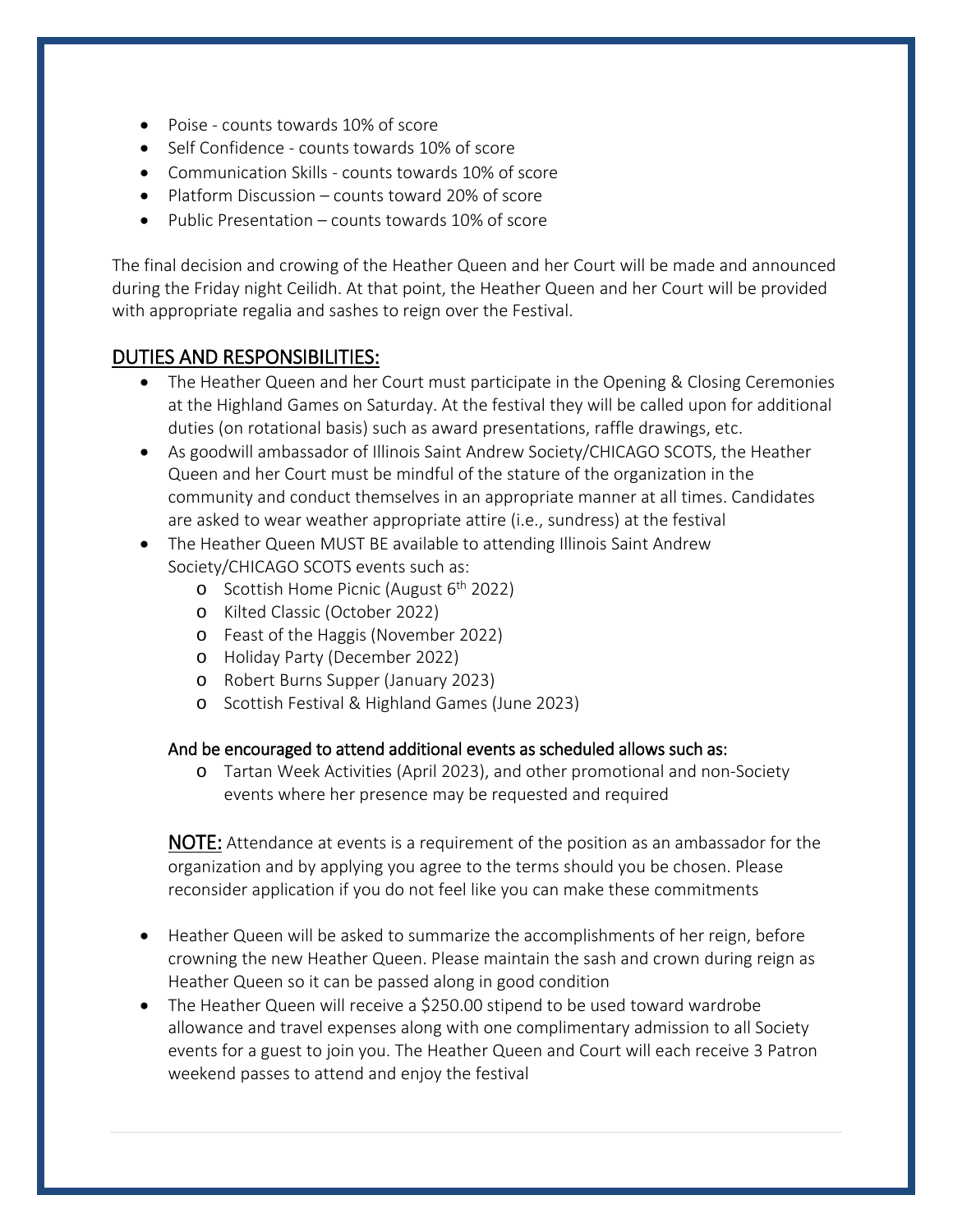# Should you have further questions, please contact:

Nancy Strolle, Chair, Heather Queen Contest Email: [n.strolle@](mailto:msallyj1@gmail.com)comcast.net Phone: 630.967-8623

# Please complete the Heather Queen Application on the next page and email it, along with the other materials required no later than June 3rd to:

Jack Sanders, Games Manager, CHICAGO SCOTS Email: [JackSanders@chicagoscots.org](mailto:JackSanders@chicagoscots.org)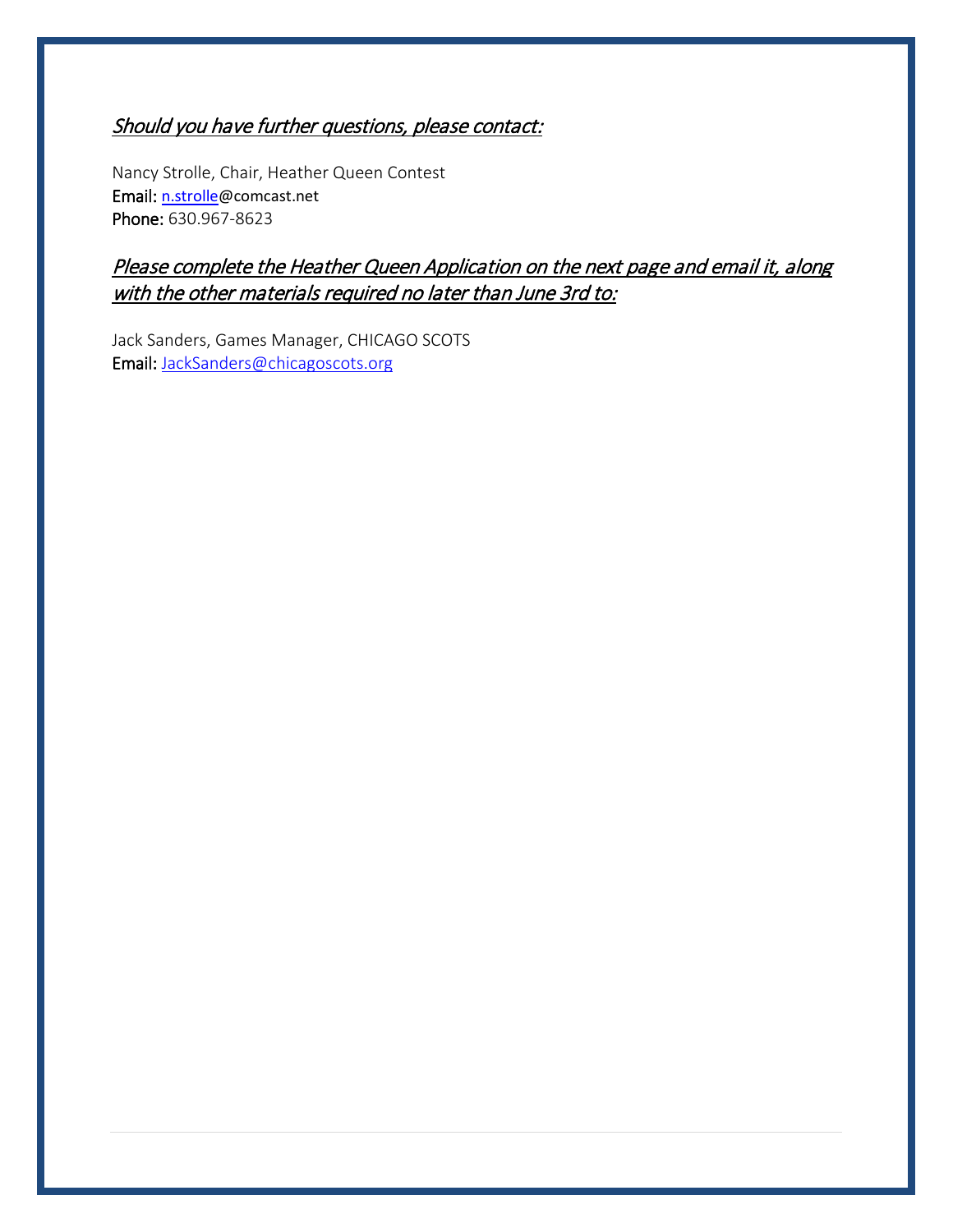

# 2022 HEATHER QUEEN APPLICATION

*ALL APPLICATIONS MUST BE RECEIVED NO LATER THAN June 3rd, 2022 (Email to: JackSanders@chicagoscots.org)*

| DOB/AGE: ___________________                                                                                                                          |  |
|-------------------------------------------------------------------------------------------------------------------------------------------------------|--|
|                                                                                                                                                       |  |
| Are you a member of the Illinois Saint Andrew Society/CHICAGO SCOTS:<br>(If selected Heather Queen, you will receive an Honorary Lifetime Membership) |  |
| <b>YES</b><br><b>NO</b>                                                                                                                               |  |
| Are you parent(s) or guardian(s) members of the Illinois Saint Andrew Society/CHICAGO SCOTS:                                                          |  |
| <b>YES</b><br><b>NO</b>                                                                                                                               |  |
| (Please contact JackSanders@chicagoscots.org if you wish to become a member)                                                                          |  |